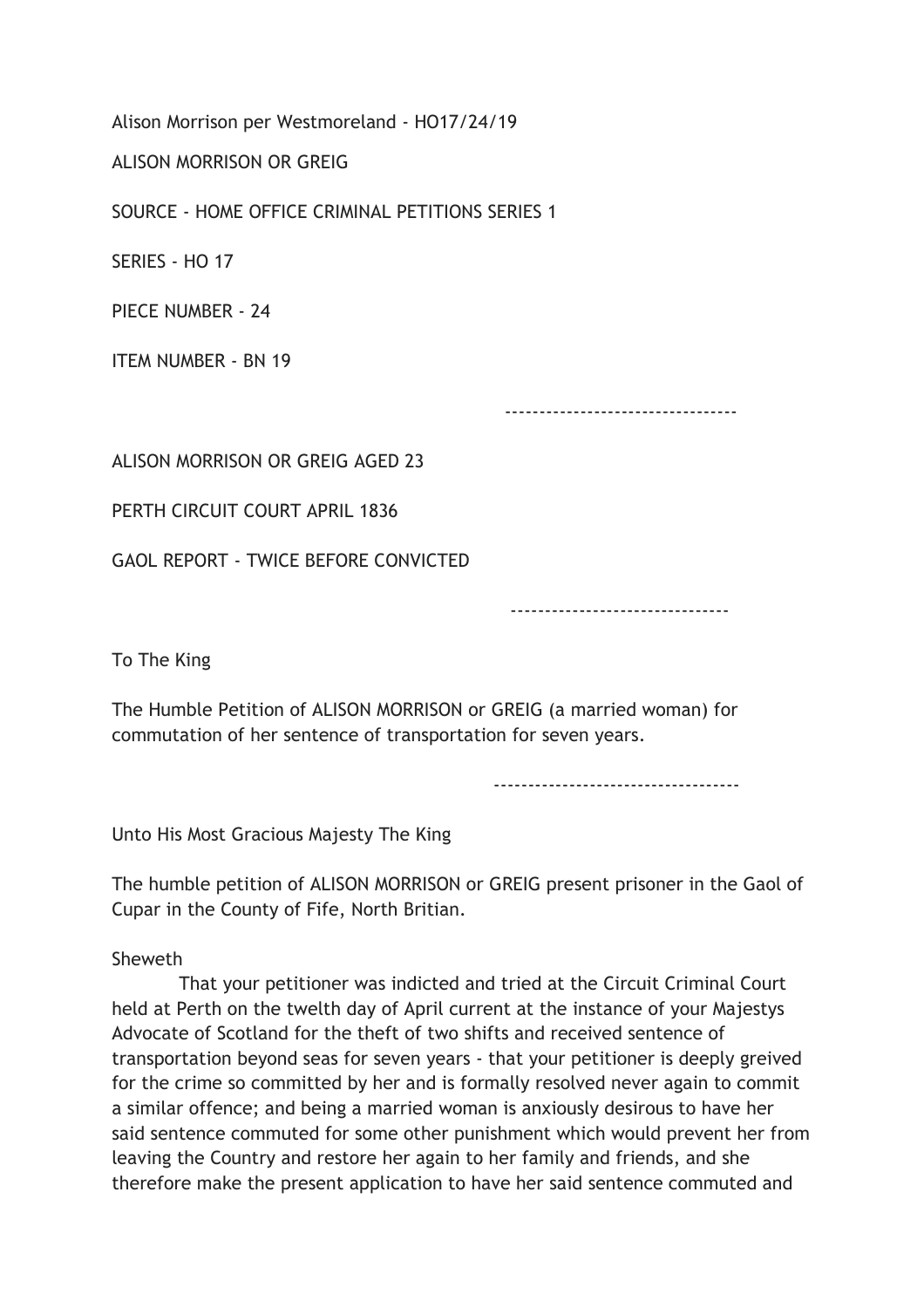change into confiment in the Penitentiary at Millbank for such period as to your Majesty may seem fit - The petitioner therefor prays your Majesty will be pleased to commute her said sentence of transportation beyond seas for seven years into confinment in the Penitentiary at Millbank, for such period as your Majesty may seem fit right and proper in the circumstance of the case.

And your petitioner will ever pray Allison Morrison

Fife 20th April 1836

---------------------------

We respectfully beg to attest the statement of the Petitioner that she is a married woman and for this reason and from the nature and trifling value of the articles stolen. We further humbly beg to solicit that the application made by her for a cummutation of her sentence may be complied with:

James Thomson - Junior Writer [T ] Webster - Writer James Honeyman - Shoe Maker Alex Honeyman - Draper Robert Wilson - Writer Thomas Shepherd - Merchant Thomas Inglis - Merchant Thomas Smith - Merchant Robert Metchell - Merchant Walter Walker - Accountant Robert Honeyman - Provost Robert Stark - Bailie Andrew [Ha ] - Bailie Charles Grace - M.D. William Mitchell - Writer James Henderson - Draper David Smithe - Manufacturer George Edmerton - Merchant Harry Duncan Thomas Edgar - - Blue Bell Inn Robert Swan - Grocer William Robertson The Elder Relient Barclay - Taylor and Clothier Charles Birrells - Manufacturer John Gardener - Manufacturer John Skinner - Manufacturer